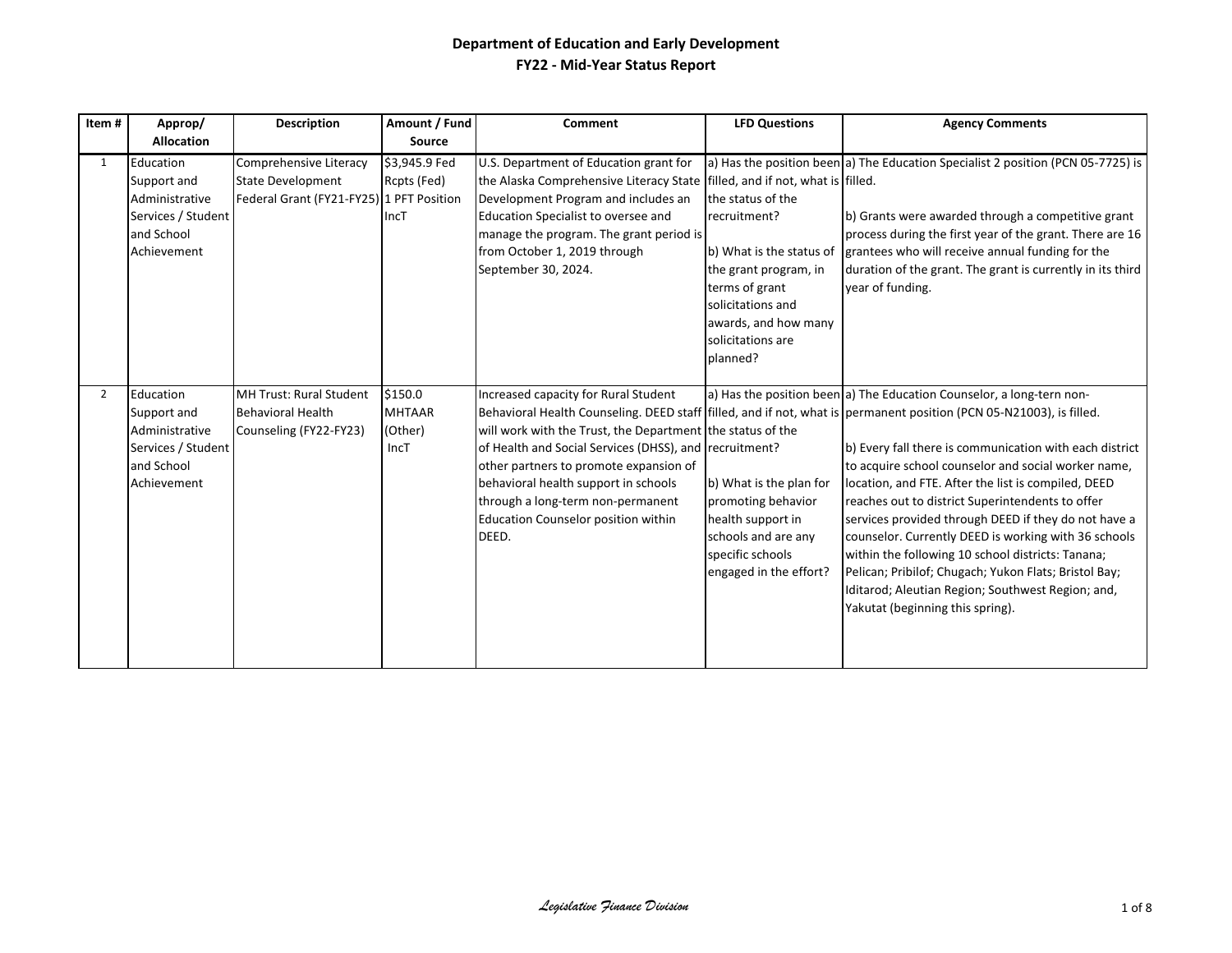| Item# | Approp/<br><b>Allocation</b>                                                                        | <b>Description</b>                                                         | Amount / Fund<br>Source                                | Comment                                                                                                                                                                                                                                                                                                      | <b>LFD Questions</b>                                          | <b>Agency Comments</b>                                                                                                                                                                                                                                                                                                                                                                                                                                                                                                                                                                                                                                                                                                                                                                                                                                                                                                                                                                                                                                                                                                                                      |
|-------|-----------------------------------------------------------------------------------------------------|----------------------------------------------------------------------------|--------------------------------------------------------|--------------------------------------------------------------------------------------------------------------------------------------------------------------------------------------------------------------------------------------------------------------------------------------------------------------|---------------------------------------------------------------|-------------------------------------------------------------------------------------------------------------------------------------------------------------------------------------------------------------------------------------------------------------------------------------------------------------------------------------------------------------------------------------------------------------------------------------------------------------------------------------------------------------------------------------------------------------------------------------------------------------------------------------------------------------------------------------------------------------------------------------------------------------------------------------------------------------------------------------------------------------------------------------------------------------------------------------------------------------------------------------------------------------------------------------------------------------------------------------------------------------------------------------------------------------|
| 3     | Education<br>Support and<br>Administrative<br>Services / Student COVID<br>and School<br>Achievement | U.S. Department of<br><b>Education Consolidated</b><br>Appropriations Act, | \$168,111.1<br><b>COVID Fed</b><br>(Fed)<br><b>RPL</b> | Coronavirus Response and Relief<br><b>Supplemental Appropriations Act</b><br>(CRRSAA)<br>The majority of this funding (90%) will be In general, how are<br>distributed to school districts to respond school districts<br>to COVID-19. These funds are available<br>for obligation until September 30, 2023. | How much CRRSAA<br>funding has been<br>spending this funding? | Under CRRSA, Elementary & Secondary School<br>Emergency Relief Fund (ESSER II), DEED received<br>received and how much $\frac{\xi_{159,119,422}}{\xi_{159,119,422}}$ and has awarded \$158,606,176 as of<br>has been spent to date? January 11, 2022. This funding is available for<br>expenditure until September 30, 2023.<br>School districts are using the funding for the following<br>categories:<br>1) Supplies/Materials/Media<br>2) Certified Salaries<br>3) Non-certified salaries<br>4) Employee Benefits<br>5) Professional & Technical<br>6) Utility Services<br>7) Indirect<br>8) Equipment<br>Under CRRSA, Emergency Assistance to Non-Public<br>Schools (EANS I), DEED received \$5,367,703. Non-<br>public schools have been awarded \$826,081 in<br>services and items purchased by DEED on the non-<br>public school's behalf. There is \$200,000 set-aside to<br>address administrative costs associated with this<br>program. The remaining balance of funding,<br>\$4,341,622, reverted to the Governor's Emergency<br>Education Relief fund for the Governor to distribute as<br>emergency assistance to education related entities. |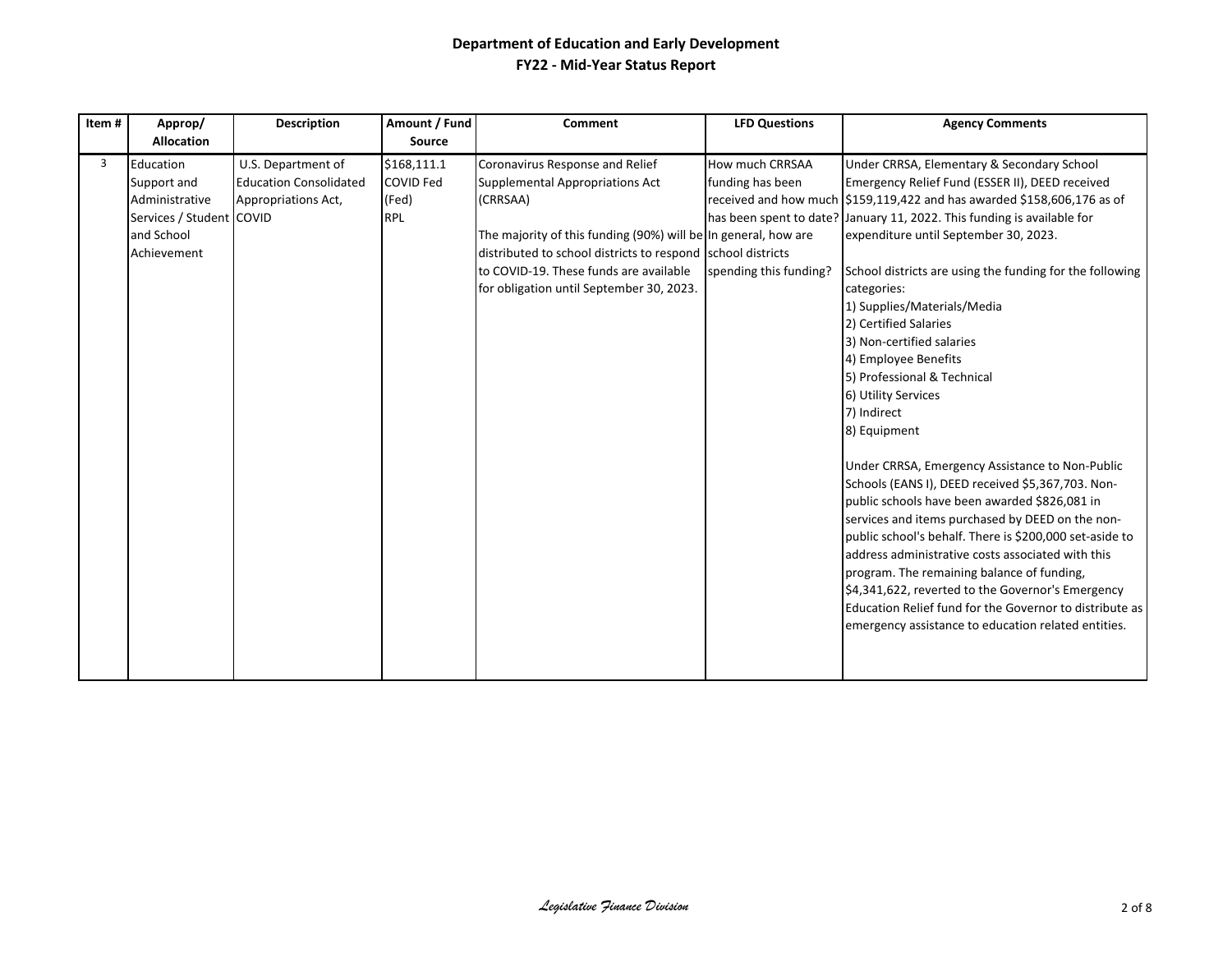| Item# | Approp/                                                                 | <b>Description</b>                                                                                                                    | Amount / Fund                        | <b>Comment</b>                                                                                                                                                                                                                                                                                                                                                                                                                                                             | <b>LFD Questions</b>                                                                                                 | <b>Agency Comments</b>                                                                                                                                                                                                                                                                                                                                                                                                                                                                                                                                                                        |
|-------|-------------------------------------------------------------------------|---------------------------------------------------------------------------------------------------------------------------------------|--------------------------------------|----------------------------------------------------------------------------------------------------------------------------------------------------------------------------------------------------------------------------------------------------------------------------------------------------------------------------------------------------------------------------------------------------------------------------------------------------------------------------|----------------------------------------------------------------------------------------------------------------------|-----------------------------------------------------------------------------------------------------------------------------------------------------------------------------------------------------------------------------------------------------------------------------------------------------------------------------------------------------------------------------------------------------------------------------------------------------------------------------------------------------------------------------------------------------------------------------------------------|
|       | <b>Allocation</b>                                                       |                                                                                                                                       | <b>Source</b>                        |                                                                                                                                                                                                                                                                                                                                                                                                                                                                            |                                                                                                                      |                                                                                                                                                                                                                                                                                                                                                                                                                                                                                                                                                                                               |
| 4     | Education<br>Support and<br>Administrative<br>and School<br>Achievement | American Rescue Plan Act 5358,707.0<br><b>Emergency Education</b><br>Relief Funds to Public<br>Services / Student Schools (FY21-FY24) | <b>COVID Fed</b><br>(Fed)<br>MultiYr | American Rescue Plan Act (ARPA)<br>distributed to school districts to help<br>safely reopen and sustain the safe<br>operation of schools and address the<br>impact of the coronavirus pandemic on<br>the nation's students. These funds are<br>available for obligation until September<br>30, 2024.                                                                                                                                                                       | How much ARPA<br>funding has been<br>In general, how are<br>school districts using<br>this funding?                  | Under ARPA, Elementary & Secondary School<br>Emergency Relief Fund (ESSER III), DEED received<br>The majority of this funding (90%) will be received and how much \$356,997,513 and has awarded \$324,524,844. This<br>has been spent to date? funding is available for expenditure until September<br>30, 2024.<br>School districts are using the funding for the following<br>categories:<br>1) Supplies/Materials/Media<br>2) Certified Salaries<br>3) Non-certified salaries<br>4) Employee Benefits<br>5) Professional & Technical<br>6) Utility Services<br>7) Indirect<br>8) Equipment |
| 5     | Education<br>Support and<br>Administrative<br>and School<br>Achievement | <b>Emergency Education</b><br>Relief Funds to Non-<br>Services / Student Public Schools (FY21-<br>FY24)                               | Fed (Fed)<br>MultiYr                 | American Rescue Plan Act \$5,793.0 COVID American Rescue Plan Act (ARPA)<br>ARPA included a second round of<br>Schools program funding. Under the<br>EANS program, the Alaska Department<br>of Education & Early Development<br>(DEED) was awarded funds to provide<br>services or assistance to eligible non-<br>public schools to address the impact that<br>the Coronavirus Disease 2019 (COVID-<br>19) has on non-public school students<br>and teachers in the State. | How much ARPA<br>funding has been<br>received and how much<br>In general, how are<br>entities using this<br>funding? | Under ARPA, EANS II, DEED received \$5,882,303 on<br>December 20, 2021. The application for this funding<br>will be available to non-public schools on January 19,<br>Emergency Assistance for the Non-Public has been spent to date? 2022 therefore no funding has been awarded yet.                                                                                                                                                                                                                                                                                                         |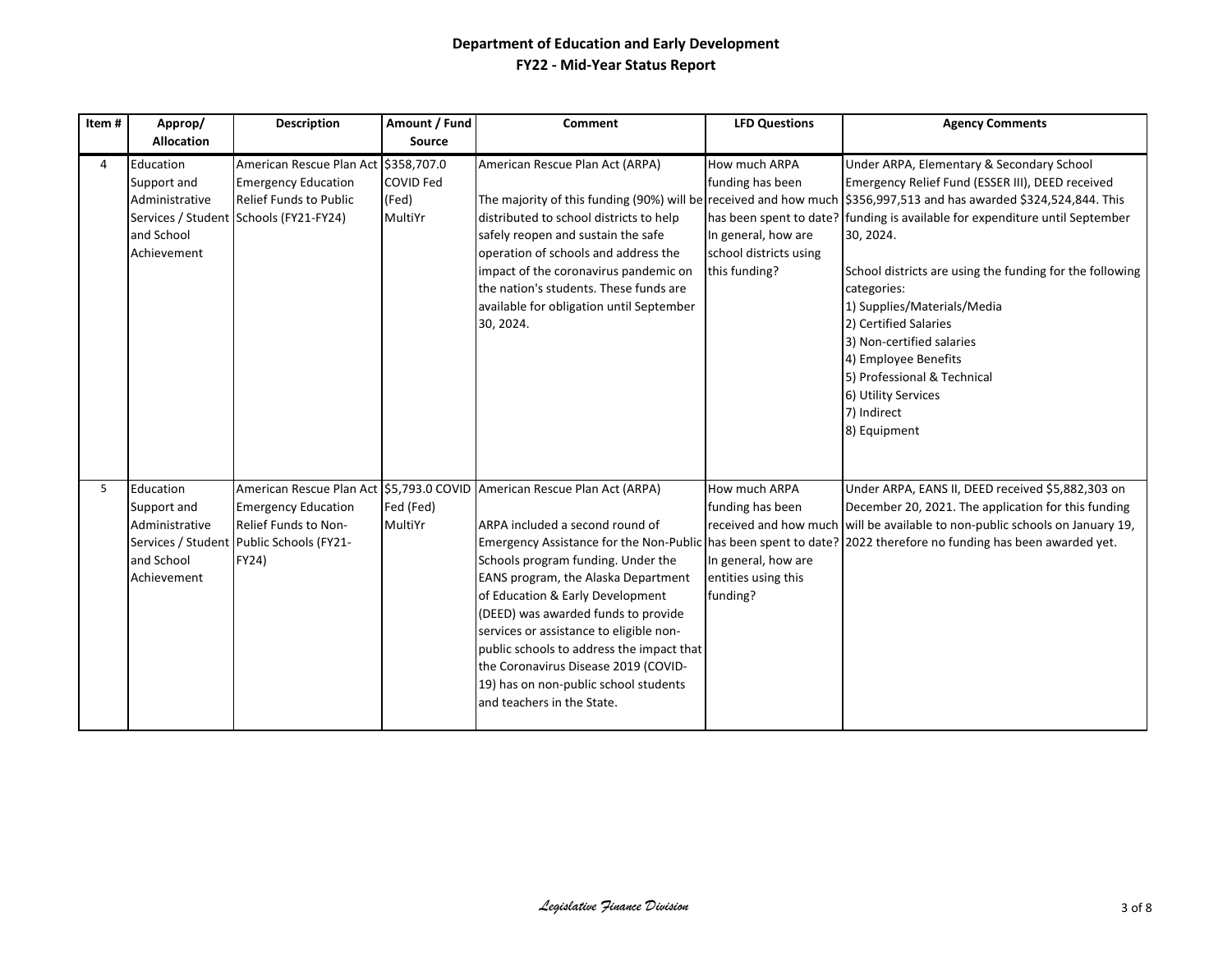| Item# | Approp/                                                                 | <b>Description</b>                                                                                                     | Amount / Fund        | Comment                                                                                                                                                                                                                                                                                                                                                                                                                   | <b>LFD Questions</b>                                                                   | <b>Agency Comments</b>                                                                                                                                                                                                                                   |
|-------|-------------------------------------------------------------------------|------------------------------------------------------------------------------------------------------------------------|----------------------|---------------------------------------------------------------------------------------------------------------------------------------------------------------------------------------------------------------------------------------------------------------------------------------------------------------------------------------------------------------------------------------------------------------------------|----------------------------------------------------------------------------------------|----------------------------------------------------------------------------------------------------------------------------------------------------------------------------------------------------------------------------------------------------------|
|       | <b>Allocation</b>                                                       |                                                                                                                        | <b>Source</b>        |                                                                                                                                                                                                                                                                                                                                                                                                                           |                                                                                        |                                                                                                                                                                                                                                                          |
| 6     | Education<br>Support and<br>Administrative<br>and School<br>Achievement | Elementary & Secondary<br>School Emergency Relief-<br>Services / Student Homeless Children &<br>Youth Fund (FY21-FY22) | Fed (Fed)<br>MultiYr | American Rescue Plan Act 52,349.7 COVID American Rescue Plan Act (ARPA)<br>Funding to support the specific needs of<br>homeless children and youth via the<br>American Rescue Plan Elementary and<br>Secondary School Emergency Relief -                                                                                                                                                                                  | <b>How much ARPA</b><br>funding has been<br>In general, how are<br>entities using this | Under ARPA, Homeless Children and Youth Fund,<br>DEED received \$1,810,508 and all of the funding has<br>received and how much been awarded. There have been no expenditures<br>has been spent to date? made by school districts as of January 11, 2022. |
|       |                                                                         |                                                                                                                        |                      | Homeless Children and Youth (ARP-HCY) funding?<br>Fund. State educational agencies and<br>local educational agencies (LEAs) must<br>use ARP-HCY funds to identify homeless<br>children and youth, provide homeless<br>children and youth with wrap-around<br>services to address the challenges of<br>COVID-19, and enable homeless children<br>and youth to attend school and fully<br>participate in school activities. |                                                                                        |                                                                                                                                                                                                                                                          |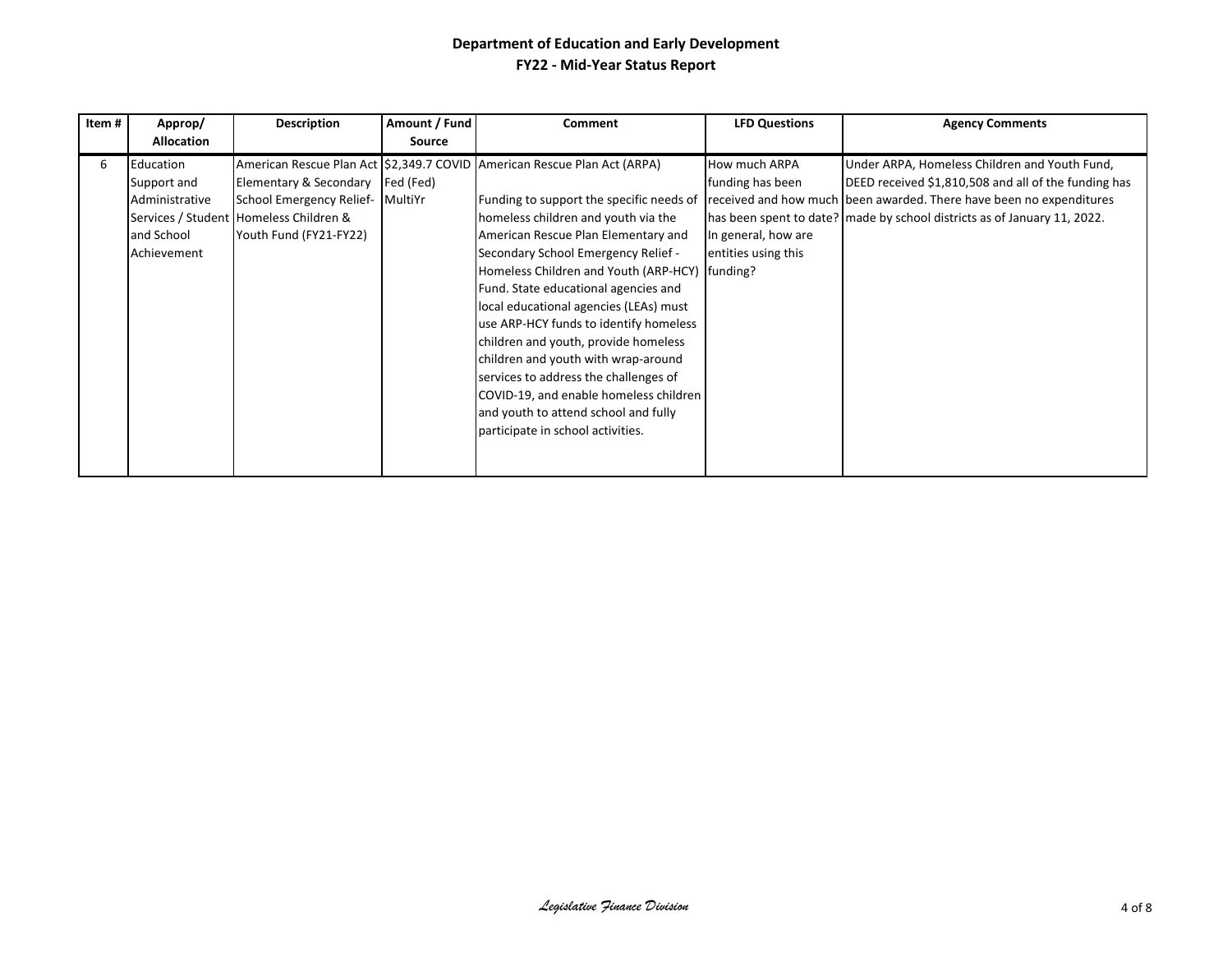| Item#       | Approp/<br><b>Allocation</b>                             | <b>Description</b>                                                                                           | Amount / Fund<br>Source | <b>Comment</b>                                                                                                                                                                                        | <b>LFD Questions</b>                                                                        | <b>Agency Comments</b>                                                                                                                                                                                                                                                                                                                                                                                                                                                                                                                                                                                                                                                                                                                                                                                                                                                                                                                                                                                                                                                                                                                                                                                                                                                                                                                                                                                                             |
|-------------|----------------------------------------------------------|--------------------------------------------------------------------------------------------------------------|-------------------------|-------------------------------------------------------------------------------------------------------------------------------------------------------------------------------------------------------|---------------------------------------------------------------------------------------------|------------------------------------------------------------------------------------------------------------------------------------------------------------------------------------------------------------------------------------------------------------------------------------------------------------------------------------------------------------------------------------------------------------------------------------------------------------------------------------------------------------------------------------------------------------------------------------------------------------------------------------------------------------------------------------------------------------------------------------------------------------------------------------------------------------------------------------------------------------------------------------------------------------------------------------------------------------------------------------------------------------------------------------------------------------------------------------------------------------------------------------------------------------------------------------------------------------------------------------------------------------------------------------------------------------------------------------------------------------------------------------------------------------------------------------|
| $7^{\circ}$ | Alaska State<br>Council on the<br>Council on the<br>Arts | American Rescue Plan Act \$758.7 COVID<br>National Endowment for<br>Arts / Alaska State the Arts (FY21-FY24) | Fed (Fed)<br>MultiYr    | American Rescue Plan Act (ARPA)<br>Grant funding from the National<br>Endowment for the Arts to support the<br>arts sector as it recovers from the<br>devastating impact of the COVID-19<br>pandemic. | How much ARPA<br>funding has been<br>In general, how are<br>entities using this<br>funding? | Under ARPA, National Endowment for the Arts, ASCA<br>received \$749,000 and has awarded \$127,000 in<br>received and how much subrecipient grants to organizations and utilized<br>has been spent to date?   \$7,878 for administrative costs. This funding is<br>available until June 30, 2023.<br>For the remaining funds, \$42,122 is allocated to<br>administration of the grants and \$572,000 is allocated<br>to awarding subrecipient grants. Eligible NEA ARPA<br>subrecipient grant categories administered by ASCA<br>include: Operating Support (Annual and Biennial) for<br>Arts Organizations, Quarterly Grants to Organizations,<br>Adaptation and Innovation Grants to Organizations<br>and Individuals, Community Arts Partnership Grants to<br>Organizations, and Special Project Grants to<br>Organizations.<br>In general, subrecipient grantees must use NEA ARPA<br>funds to support arts programs, services, and activities<br>associated with carrying out the Alaska State Council<br>on the Arts' National Endowment for the Arts (NEA)-<br>approved strategic plan. American Rescue Plan Act<br>funds may be used for expenditures related to this<br>purpose including salary support, full or partial, fees<br>and stipends for artists / contractual personnel,<br>facilities - rent and utilities, health and safety supplies<br>for staff / visitors / audiences, marketing and<br>promotion costs. |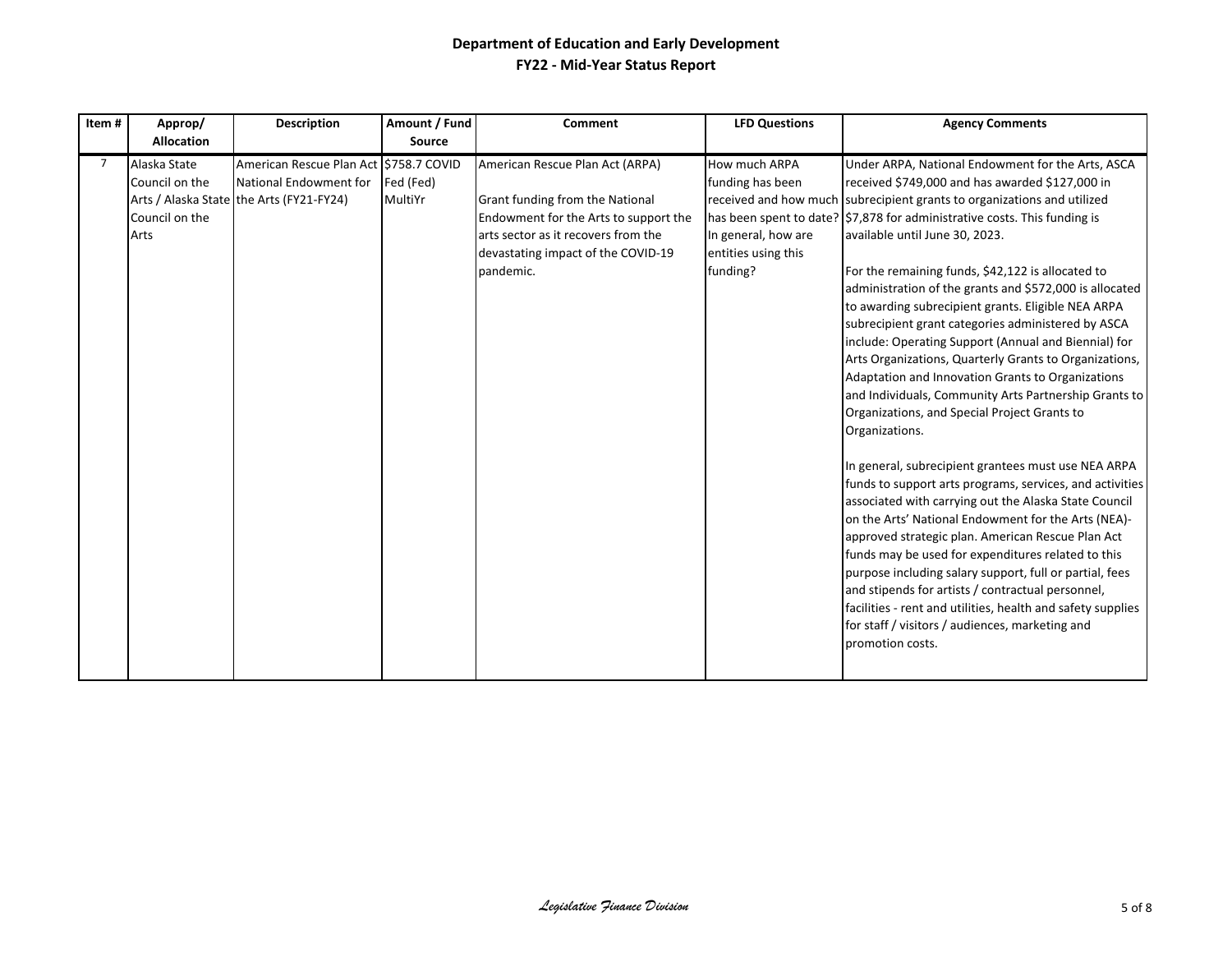| Item# | Approp/                                                                                                  | <b>Description</b>                                                                        | Amount / Fund                           | <b>Comment</b>                                                                                                                                                                                                                                                                                                      | <b>LFD Questions</b>                                                                                                                                                                               | <b>Agency Comments</b>                                                                                                                                                                                                                                                                                                                                                                                                                                                                                                                                                                                                                                                                                                                                             |
|-------|----------------------------------------------------------------------------------------------------------|-------------------------------------------------------------------------------------------|-----------------------------------------|---------------------------------------------------------------------------------------------------------------------------------------------------------------------------------------------------------------------------------------------------------------------------------------------------------------------|----------------------------------------------------------------------------------------------------------------------------------------------------------------------------------------------------|--------------------------------------------------------------------------------------------------------------------------------------------------------------------------------------------------------------------------------------------------------------------------------------------------------------------------------------------------------------------------------------------------------------------------------------------------------------------------------------------------------------------------------------------------------------------------------------------------------------------------------------------------------------------------------------------------------------------------------------------------------------------|
|       | <b>Allocation</b>                                                                                        |                                                                                           | <b>Source</b>                           |                                                                                                                                                                                                                                                                                                                     |                                                                                                                                                                                                    |                                                                                                                                                                                                                                                                                                                                                                                                                                                                                                                                                                                                                                                                                                                                                                    |
| 8     | Mt. Edgecumbe<br><b>Boarding School</b><br>Mt. Edgecumbe<br><b>Boarding School</b>                       | Federal Authority for<br>COVID-19 Relief (FY21-<br>FY25)                                  | \$5,329.8 COVID<br>Fed (Fed)<br>MultiYr | COVID-19 relief funding from three<br>federal relief packages:<br>1) Coronavirus Aid, Relief and Economic<br>Security (CARES) Act \$415.2<br>2) Coronavirus Response and Relief<br><b>Supplemental Appropriations Act</b><br>(CRRSAA), 2021 \$1,514.1<br>3) American Rescue Plan Act (ARPA)<br>\$3,400.5 (estimate) | How much COVID-19<br>In general, how is this<br>funding being used?                                                                                                                                | Under all three federal COVID-19 relief packages, Mt.<br>relief funding has been Edgecumbe High School (MEHS) has received<br>received and how much \$5,366,462 and has expended \$741,139 as of January<br>has been spent to date? 11, 2022. CARES funding is available until September<br>30, 2022, CRRSA funding is available until September<br>30, 2023, and ARPA funding is available until<br>September 30, 2024.<br>MEHS has used the funding for the following<br>categories:<br>1) Management/Consulting<br>2) Salaries & Benefits<br>3) Cleaning Supplies & Other Safety Items<br>4) Structure, Infrastructure and Land -<br>Repairs/Maintenance<br>5) Equipment/Furniture/Tools/Vehicles<br>6) Books and Educational Supplies<br>7) Software Licensing |
| 9     | Mt. Edgecumbe<br>Boarding School<br>Mt. Edgecumbe<br><b>Boarding School</b><br>Facilities<br>Maintenance | Remove Non-Essential<br>Subsidy for Mt.<br>Edgecumbe High School<br><b>Aquatic Center</b> | (\$100.0) Gen<br>Fund (UGF)<br>Veto     | Local partnership and participation is<br>encouraged to contribute to the success<br>of the Mt. Edgecumbe High School<br>Aquatic Center.                                                                                                                                                                            | a) How much of the<br>\$150.0 in authorized<br>how much is projected<br>for FY22?<br>b) Are any new local<br>partnerships<br>anticipated to generate<br>revenue compared to<br>prior fiscal years? | a) In FY2022, MEHS Aquatic Center has collected<br>\$37,661 general fund program receipts as of January<br>GF/Prgm (DGF) receipts 11, 2022. Due to the COVID-19 health pandemic, the<br>have been received and MEHS Aquatic Center has not operated at full capacity<br>and estimates collecting \$35,000 for the remainder of<br>the fiscal year.<br>b) MEHS has not been able to realize the full potential<br>of a partnership with SEARHC to use the pool for<br>physical therapy. MEHS is hopeful it will happen in<br>the future, yet it is very COVID-19 dependent.                                                                                                                                                                                         |
| 10    | Alaska State<br>Libraries, Archives Position<br>and Museums /<br>Library<br><b>Operations</b>            | Delete Vacant Librarian I                                                                 | (\$91.9) Gen<br>Fund (UGF)              | The legislature maintained funding for a<br>vacant, range 16, Librarian I position (05- the Juneau library of<br>(1) PFT Position 3049) located in Juneau. The Governor<br>vetoed the funding and position.                                                                                                         | eliminating this<br>position?                                                                                                                                                                      | What are the impacts to The Librarian 1 position (PCN 05-3049) had been<br>vacant since 2019. Other staff were assigned the<br>position's duties associated with the Alaska Historical<br>Collections and adding records to the Digital Archives.                                                                                                                                                                                                                                                                                                                                                                                                                                                                                                                  |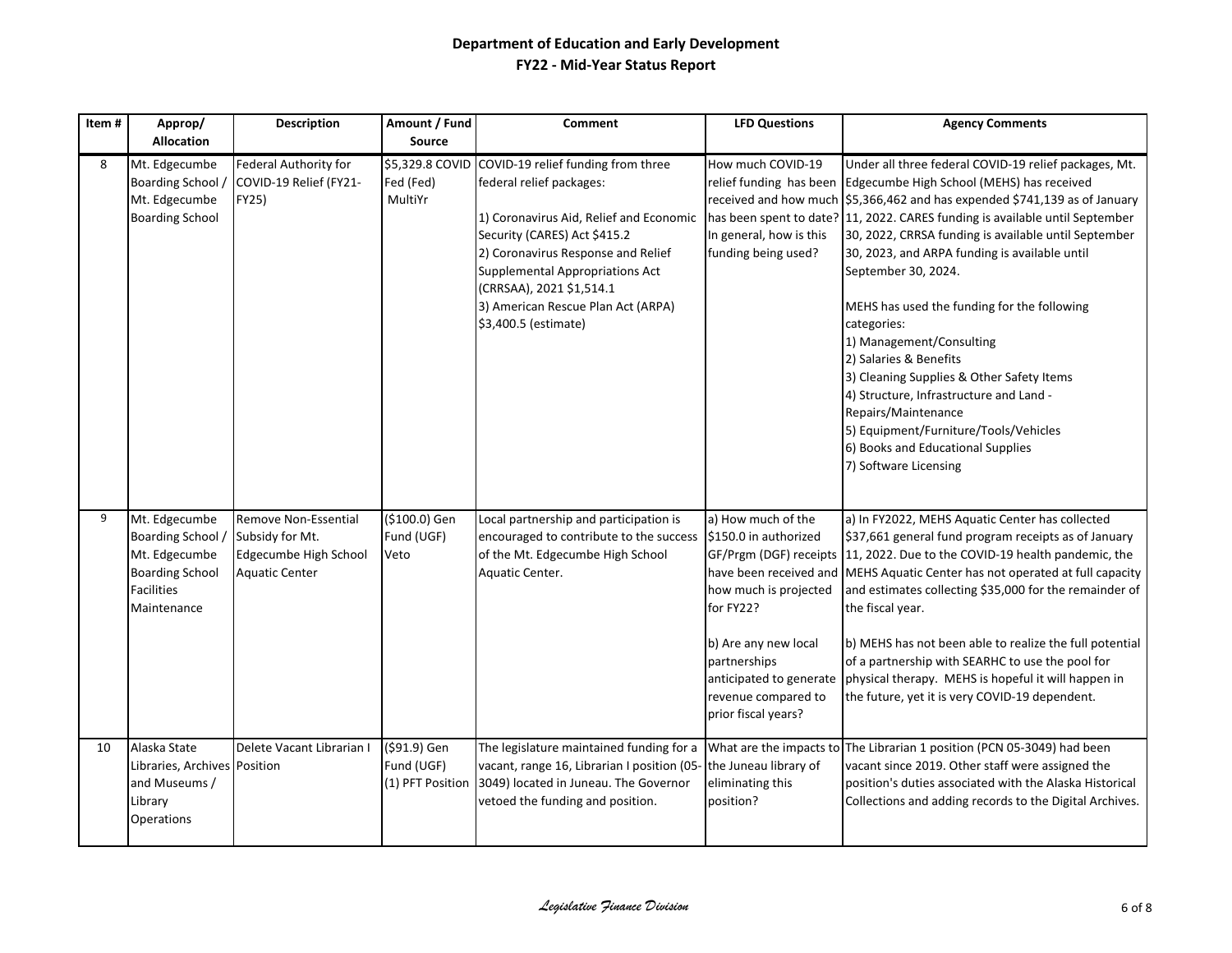| Item# | Approp/<br><b>Allocation</b>                                                                 | Description                                                                                 | Amount / Fund<br>Source                              | Comment                                                                                                                                                                                                                                                                                                                        | <b>LFD Questions</b>                                                            | <b>Agency Comments</b>                                                                                                                                                                                                                                                                                                                                                                                                 |
|-------|----------------------------------------------------------------------------------------------|---------------------------------------------------------------------------------------------|------------------------------------------------------|--------------------------------------------------------------------------------------------------------------------------------------------------------------------------------------------------------------------------------------------------------------------------------------------------------------------------------|---------------------------------------------------------------------------------|------------------------------------------------------------------------------------------------------------------------------------------------------------------------------------------------------------------------------------------------------------------------------------------------------------------------------------------------------------------------------------------------------------------------|
| 11    | Alaska State<br>and Museums /<br>Museum<br>Operations                                        | <b>Delete Vacant Positions</b><br>Libraries, Archives and Authority No Longer<br>Needed     | (\$86.9) Gen<br>Fund (UGF)<br>$(2)$ PPT<br>Positions | The legislature maintained funding for<br>two vacant, range 11, part-time Museum the Juneau and Sitka<br><b>Protection and Visitor Services Assistant</b><br>positions. One position was located in<br>Juneau and one in Sitka. The Governor<br>vetoed the funding and positions.                                              | libraries of eliminating<br>these positions?                                    | What are the impacts to The impact to the Juneau and Sitka museums has been<br>minimal due to the COVID-19 health pandemic<br>resulting in a reduced cruise ship season. The division<br>is evaluating existing staffing structures and position<br>descriptions to ensure both facilities can operate at<br>full capacity. Staffing levels will continue to be<br>evaluated for the upcoming 2022 cruise ship season. |
| 12    | Alaska State<br>and Museums /<br>Library<br>Operations                                       | Libraries, Archives Institute of Museum and<br><b>Library Services Funds</b><br>(FY21-FY24) | Fed (Fed)<br>MultiYr                                 | American Rescue Plan Act 52,159.3 COVID American Rescue Plan Act (ARPA)<br>Grant funding from the Institute of<br>Museum and Library Services to State<br>Library Administrative Agencies to<br>support vital programs and services to<br>communities and to continue to respond funding?<br>to the COVID-19 health emergency. | How much ARPA<br>funding has been<br>In general, how are<br>entities using this | Under ARPA, Institute of Museum and Library<br>Services, Libraries, Archives and Museums (LAM)<br>received and how much received \$2,159,300 and has awarded \$2,151,986 as<br>has been spent to date? of January 11, 2022 to libraries, museums, and<br>archives statewide. Funding is being used for digital<br>projects, pandemic response, purchase of books and<br>other library materials, and for training.     |
| 13    | Alaska State<br>Libraries, Archives Library System<br>and Museums /<br>Library<br>Operations | Alaska's Statewide Online (\$635.9) Gen                                                     | Fund (UGF)<br>Veto                                   | The legislature appropriated funding for<br>the continuation of the Alaska statewide the online library<br>online library system, including the<br>Statewide Library Electronic Doorway<br>(SLED) and the Alaska Library Catalog<br>(ALC) programs. The Governor vetoed<br>the funding.                                        | system of this<br>reduction?                                                    | What are the impacts to The veto of the \$635,900 amendment did not<br>eliminate any services to the Alaska online library<br>system in FY2022. Please see the attached white-<br>paper for additional information.                                                                                                                                                                                                    |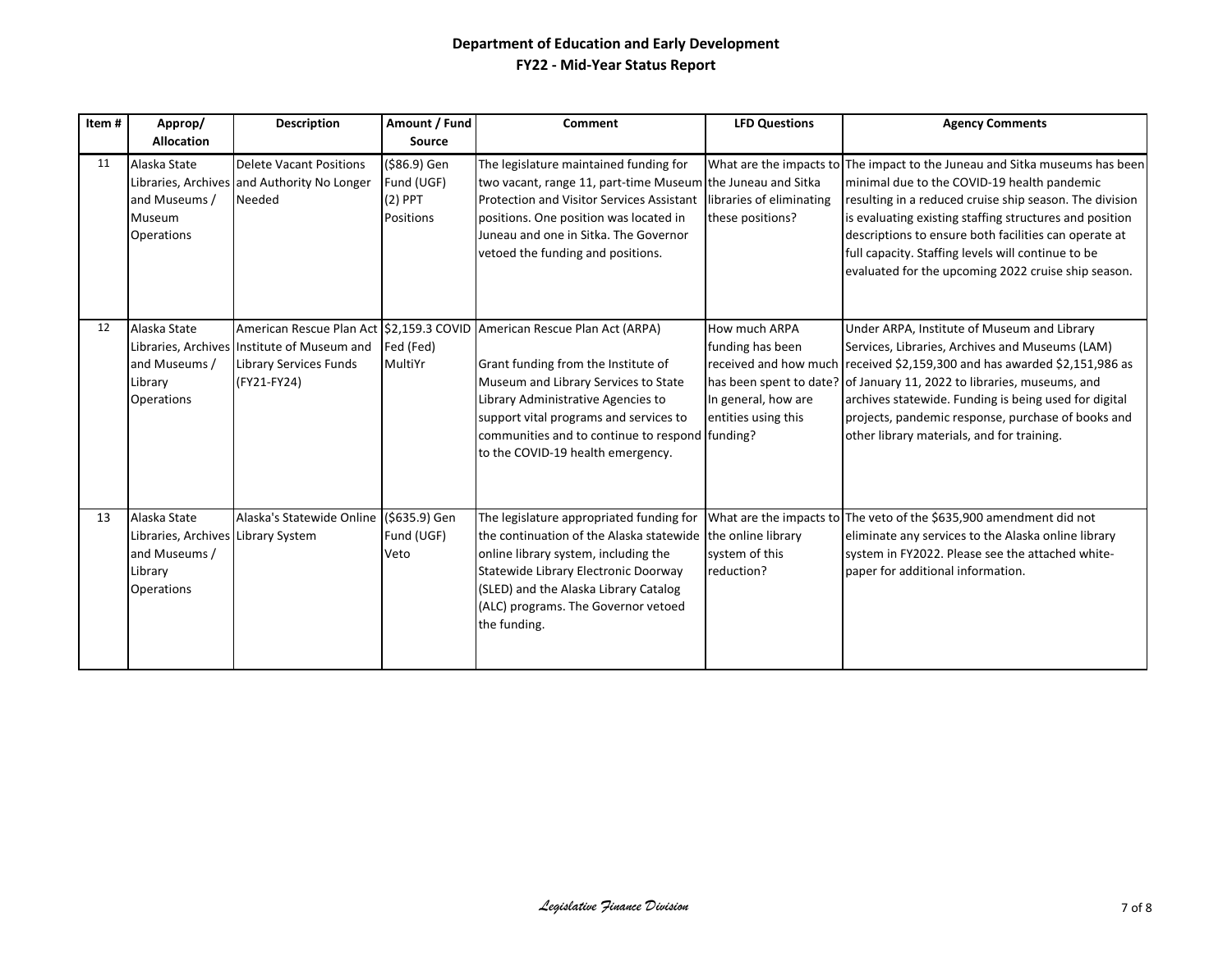| Item# | Approp/                                                                                                     | <b>Description</b>                                                                                     | Amount / Fund                                             | <b>Comment</b>                                                                                                                                                                                                                                                                                                                                                                                             | <b>LFD Questions</b>                                              | <b>Agency Comments</b>                                                                                                                                                                                                                                                                                                                                                                                                                                                                                |
|-------|-------------------------------------------------------------------------------------------------------------|--------------------------------------------------------------------------------------------------------|-----------------------------------------------------------|------------------------------------------------------------------------------------------------------------------------------------------------------------------------------------------------------------------------------------------------------------------------------------------------------------------------------------------------------------------------------------------------------------|-------------------------------------------------------------------|-------------------------------------------------------------------------------------------------------------------------------------------------------------------------------------------------------------------------------------------------------------------------------------------------------------------------------------------------------------------------------------------------------------------------------------------------------------------------------------------------------|
|       | <b>Allocation</b>                                                                                           |                                                                                                        | Source                                                    |                                                                                                                                                                                                                                                                                                                                                                                                            |                                                                   |                                                                                                                                                                                                                                                                                                                                                                                                                                                                                                       |
| 14    | Alaska<br>Commission on<br>Postsecondary<br>Education /<br>Program<br>Administration &<br><b>Operations</b> | Delete Full-Time Vacant<br><b>Positions and Reflect</b><br><b>Other Cost Saving</b><br><b>Measures</b> | (51,057.1) I/A<br>Rcpts (Other)<br>$(7)$ PFT<br>Positions | The Alaska Commission on<br>Postsecondary Education has<br>implemented outsourcing and technical and has there been any<br>efficiencies for the servicing of State Ioan unanticipated impacts<br>programs resulting in a decrease of<br>positions. Savings from outsourcing is<br>primarily from position reductions and<br>secondarily from information technology<br>cost reductions no longer needed to | What is the status of<br>the outsourcing effort<br>or challenges? | The projects to outsource State loan originations and<br>loan servicing has been delayed by six months. After<br>thorough project analysis, management determined it<br>was necessary to delay cutover for phase one loan<br>originations from October 2021 until April 1, 2022 and<br>phase two conversion for loan servicing from April<br>2022 until October 1, 2022. The delay of these<br>projects was deemed necessary due to unforeseen<br>challenges setting up ACPE loan programs on the new |
|       |                                                                                                             |                                                                                                        |                                                           | maintain a complex loan servicing<br>system.                                                                                                                                                                                                                                                                                                                                                               |                                                                   | vendor system, inadequate time for thorough system<br>testing, and staff availability to complete project<br>Ideliverables as scheduled.                                                                                                                                                                                                                                                                                                                                                              |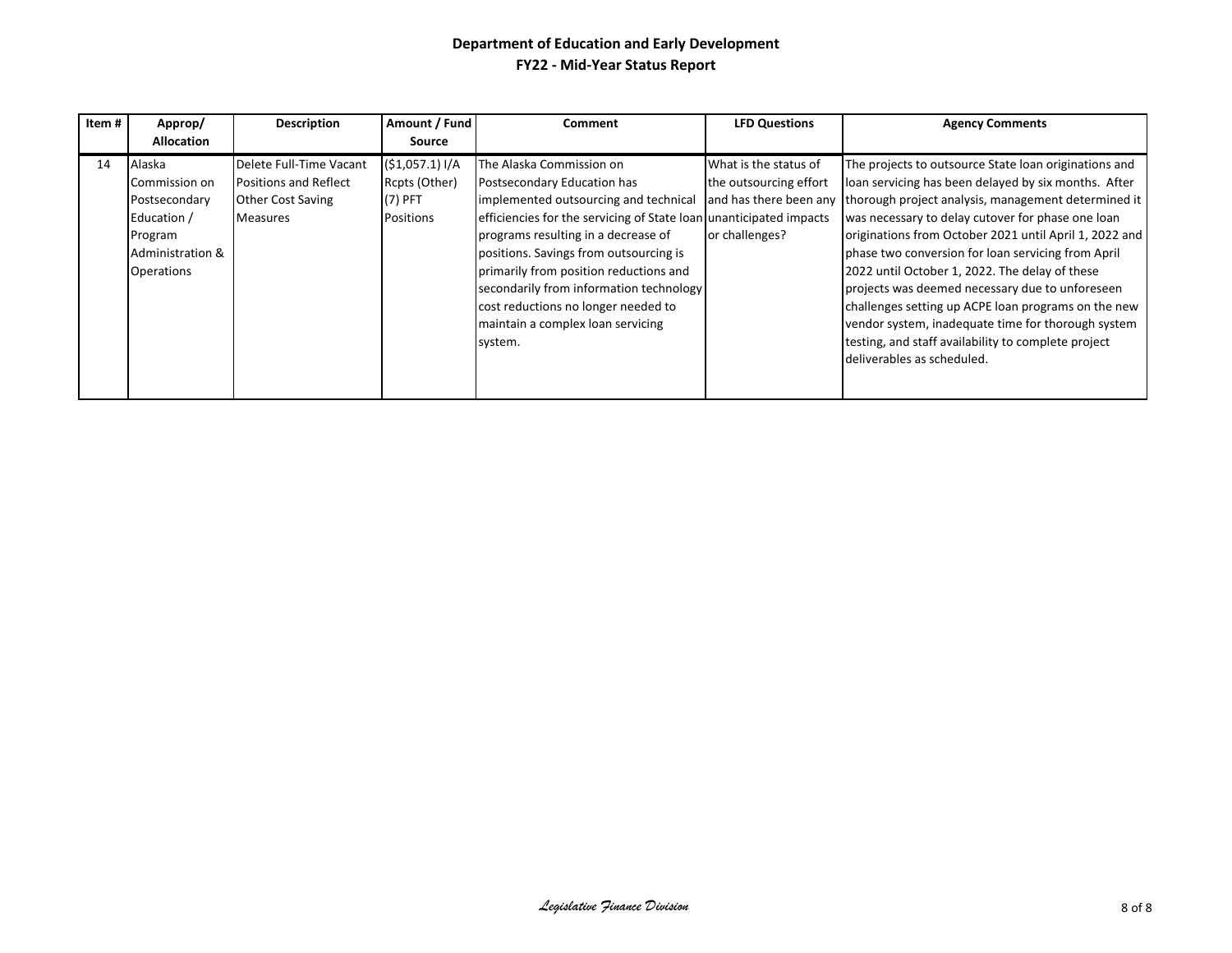# *White Paper: Funding Request for SLED and the Alaska Library Catalog June 7, 2020 (Revised July 12, 2021)*

**Introduction:** During the 2020 legislative session, Senator Begich at the recommendation of the Alaska Library Association's Advocacy Committee, sponsored an amendment to the Alaska State Library's budget for \$635,900 to fund library operations for the Alaska Library Network, which includes the Alaska Library Catalog (ALC) and the Statewide Library Electronic Doorway (SLED) databases, with additional funding for the Imagination Library. The Alaska Library Network is located at the University of Alaska Anchorage (UAA)/Alaska Pacific University (APU) Consortium Library. It is operated with a variety of funding sources that have evolved over the past 25 years.

Specifically, of the \$635,900, \$188,900 was included for the Alaska State Library to fund two librarian positions to be located at the UAA/APU Consortium Library, \$397,000 was included for databases, and \$50,000 was included for the Imagination Library. The amendment was approved in late March by both the Senate and the House. Given the current economic and fiscal environment, the amendment was vetoed by Governor Dunleavy. The reaction to the Governor's veto from legislators, the media, and the public indicated a need to clarify background information and funding sources concerning the ALC and SLED.

During the 2021 legislative session, the legislature added \$635,900 again to the State Library's budget. Given the ongoing economic and fiscal environment, the amendment was vetoed by Governor Dunleavy.

**Alaska Library Catalog (ALC):** Since its inception in 1999 as a joint catalog for UAA and the Anchorage Public Libraries, the ALC has grown to include 86 public, academic, special, and K-12 libraries serving 92% of the population of Alaska. The shared library catalog has 6.4 million items and 235,000 registered borrowers with an annual circulation of 1.9 million books and other items. (Circulation during FY2020 was 3.6 million items; during the pandemic year of FY2021, it fell to 1.9 million.) This nearly statewide catalog is remarkable for its unique multi-type library cooperation and for the cost savings it has provided to each library while providing better service for patrons.

As of FY21, the ALC is supported by 2.5 FTE working at the UAA/APU Consortium Library. These positions are in addition to the Alaska Library Network librarian who is paid through the Alaska State Library using federal library grant funds. This position is located at the UAA/APU Consortium Library.

|               | Alaska Library Catalog (ALC)           |                                                     |                                     |                                                                              |                                                |                                               |                                                            |                                |  |
|---------------|----------------------------------------|-----------------------------------------------------|-------------------------------------|------------------------------------------------------------------------------|------------------------------------------------|-----------------------------------------------|------------------------------------------------------------|--------------------------------|--|
|               | <b>ALC's FTE</b><br>Staff at<br>$UAA*$ | <b>Funding</b><br>from<br><b>UAA/APU</b><br>Library | % from<br><b>UAA/APU</b><br>Library | <b>Funding</b><br>from ALC<br><b>Member</b><br>Libraries for<br><b>Staff</b> | Number of<br><b>Member</b><br><b>Libraries</b> | $%$ from<br><b>Member</b><br><b>Libraries</b> | Grant<br><b>Funding</b><br>from<br><b>State</b><br>Library | <b>Total Cost</b><br>for Staff |  |
| <b>FY2018</b> | 4                                      | \$466,424                                           | 82.6%                               | \$98,258                                                                     | 80                                             | 17.4%                                         | \$0                                                        | \$564,682                      |  |
| <b>FY2019</b> | 4                                      | \$459,682                                           | 81.4%                               | \$105,000                                                                    | 81                                             | 18.6%                                         | \$0                                                        | \$564,682                      |  |
| <b>FY2020</b> | 3                                      | \$291,144                                           | 72.5%                               | \$110,250                                                                    | 87                                             | 27.5%                                         | \$0                                                        | \$401,394                      |  |
| <b>FY2021</b> | 2.5                                    | \$153,869                                           | 50%                                 | \$153,869                                                                    | 87                                             | 50%                                           | \$0                                                        | \$307,786                      |  |
| <b>FY2022</b> | 2.5                                    | \$153,869                                           | 50%                                 | \$153,869                                                                    | 86                                             | 50%                                           | \$0                                                        | \$307,786                      |  |

*\*Starting in FY21, member libraries pay for 50% and UAA pays 50% of the staffing costs*

**Statewide Library Electronic Doorway (SLED):** SLED started in 1995 as a shared statewide project to provide Alaskans access to a robust variety of online resources via a single web portal. SLED provides access to over 50 databases of articles and full-text periodicals purchased for Alaskans of all ages on many topics – health, business, science, history,